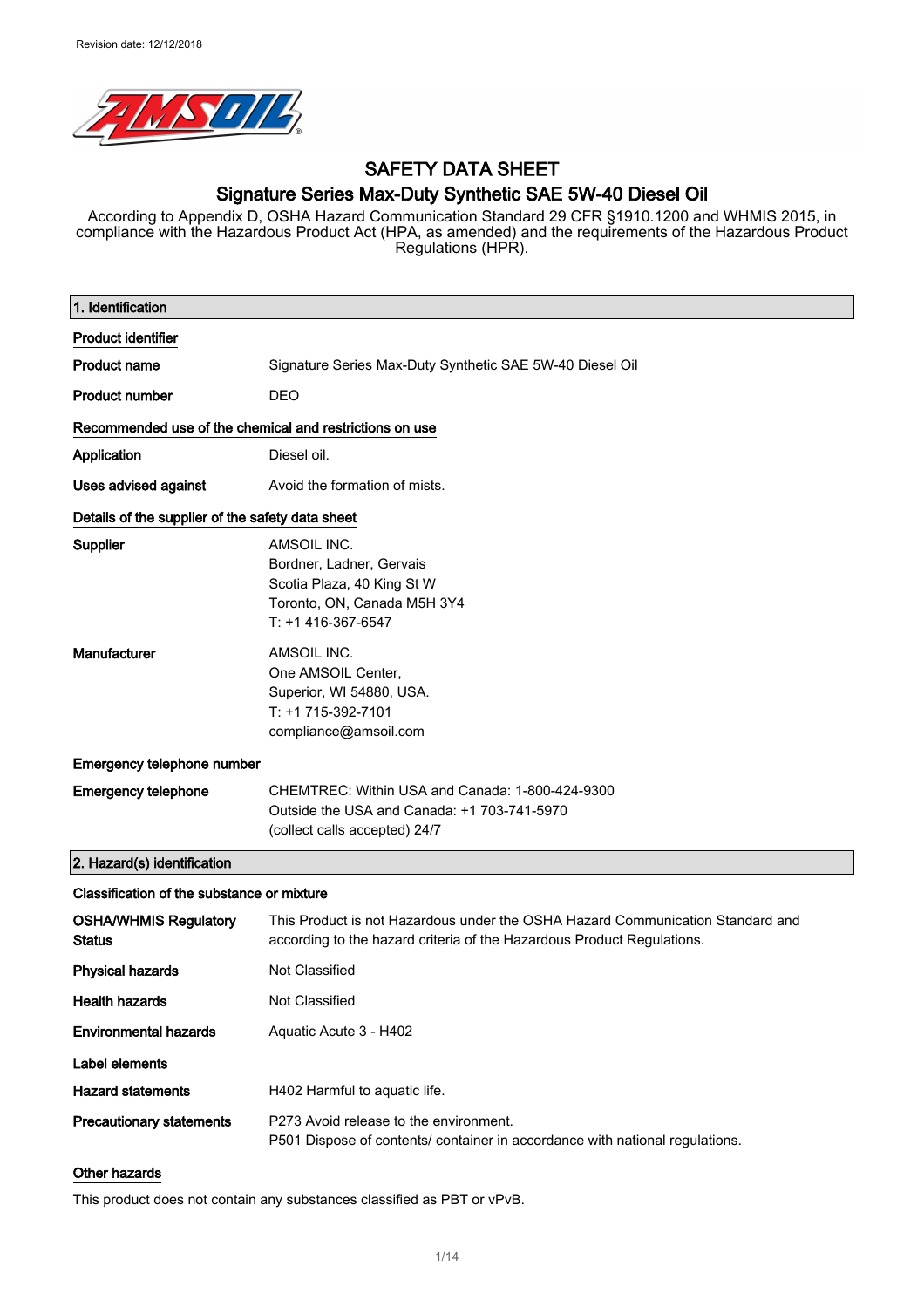| 3. Composition/information on ingredients                |                 |
|----------------------------------------------------------|-----------------|
| <b>Mixtures</b>                                          |                 |
| Hydrogenated base oil                                    | $50 - 65%$      |
| CAS number: 72623-87-1                                   |                 |
| Classification                                           |                 |
| Asp. Tox. 1 - H304                                       |                 |
|                                                          |                 |
| Hydrogenated base oil                                    | $10 - 15%$      |
| CAS number: 64742-55-8                                   |                 |
| Classification                                           |                 |
| Asp. Tox. 1 - H304                                       |                 |
| Hydrogenated base oil                                    | $3 - 5%$        |
| CAS number: 64742-65-0                                   |                 |
|                                                          |                 |
| Classification<br>Asp. Tox. 1 - H304                     |                 |
|                                                          |                 |
| Hydrogenated base oil                                    | $1 - 2.5%$      |
| CAS number: 64742-54-7                                   |                 |
| Classification                                           |                 |
| Asp. Tox. 1 - H304                                       |                 |
| bis(Nonylphenyl)amine                                    | $1 - 2.5%$      |
| CAS number: 36878-20-3                                   |                 |
|                                                          |                 |
| Classification<br>Aquatic Chronic 4 - H413               |                 |
|                                                          |                 |
| Benzenesulfonic acid, mono-C16-24-alkyl derivs., calcium | $1 - 2.5%$      |
| salts                                                    |                 |
| CAS number: 70024-69-0                                   |                 |
| Classification                                           |                 |
| Skin Sens. 1B - H317                                     |                 |
| Alcohols, C12-16, ethoxylated                            | $0.025 - 0.25%$ |
| CAS number: 68551-12-2                                   |                 |
| M factor (Acute) = $1$                                   |                 |
|                                                          |                 |
| Classification<br>Eye Dam. 1 - H318                      |                 |
| Aquatic Acute 1 - H400                                   |                 |
|                                                          |                 |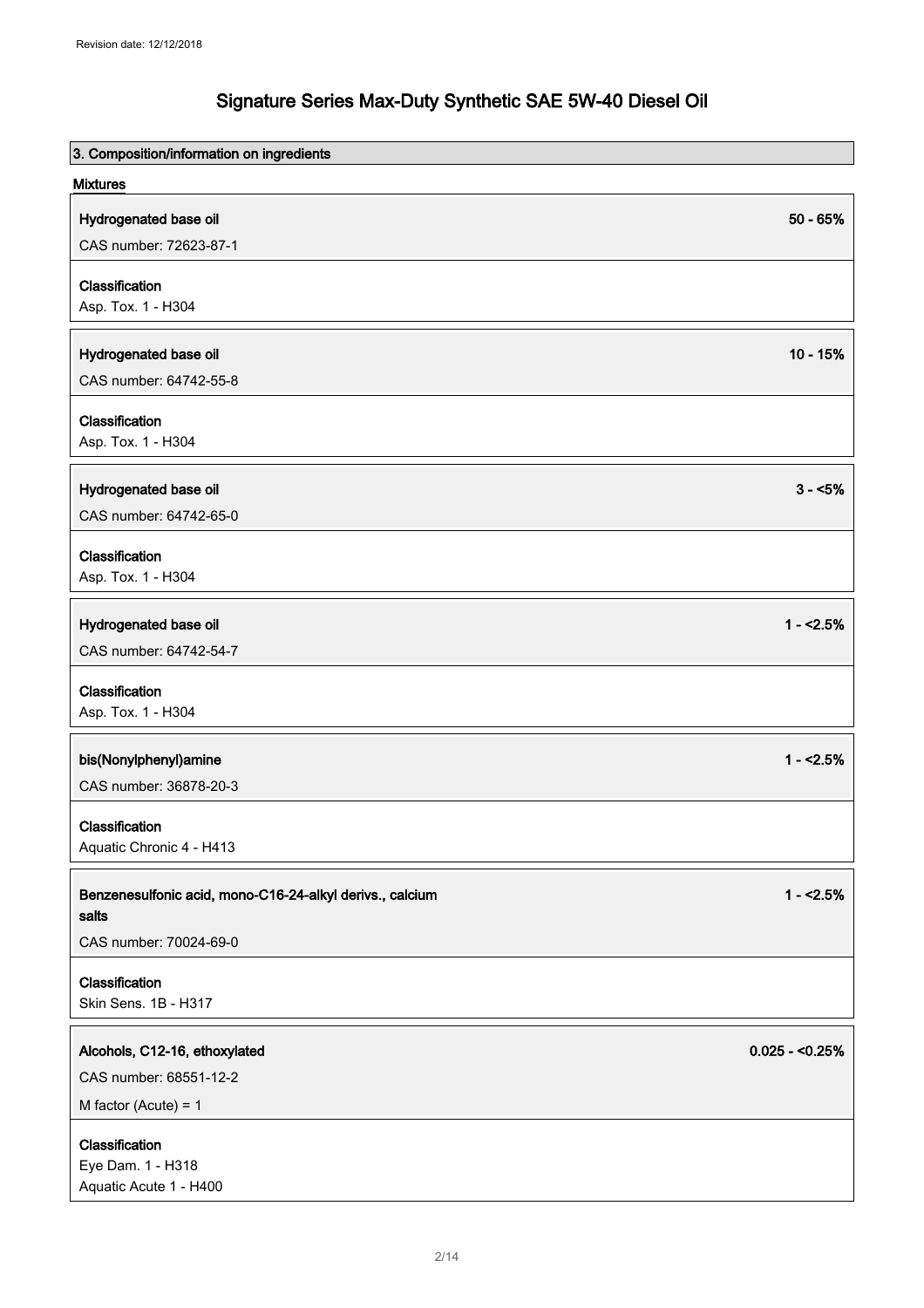| 2,6-Di-tert-butyl-p-cresol                                                                                                            | $0.025 - 0.25%$                                                                                                                                                                                                                                                                                                                                                                                                                                                            |
|---------------------------------------------------------------------------------------------------------------------------------------|----------------------------------------------------------------------------------------------------------------------------------------------------------------------------------------------------------------------------------------------------------------------------------------------------------------------------------------------------------------------------------------------------------------------------------------------------------------------------|
| CAS number: 128-37-0                                                                                                                  |                                                                                                                                                                                                                                                                                                                                                                                                                                                                            |
| M factor (Acute) = $1$                                                                                                                | M factor (Chronic) = $1$                                                                                                                                                                                                                                                                                                                                                                                                                                                   |
| Classification<br>Aquatic Acute 1 - H400<br>Aquatic Chronic 1 - H410                                                                  |                                                                                                                                                                                                                                                                                                                                                                                                                                                                            |
| Phenol, dodecyl-, branched                                                                                                            | < 0.025%                                                                                                                                                                                                                                                                                                                                                                                                                                                                   |
| CAS number: 121158-58-5                                                                                                               |                                                                                                                                                                                                                                                                                                                                                                                                                                                                            |
| M factor (Acute) = $10$                                                                                                               | M factor (Chronic) = $10$                                                                                                                                                                                                                                                                                                                                                                                                                                                  |
| Classification<br>Skin Corr. 1C - H314<br>Eye Dam. 1 - H318<br>Repr. 1B - H360F<br>Aquatic Acute 1 - H400<br>Aquatic Chronic 1 - H410 |                                                                                                                                                                                                                                                                                                                                                                                                                                                                            |
|                                                                                                                                       | The full text for all hazard statements is displayed in Section 16.                                                                                                                                                                                                                                                                                                                                                                                                        |
| <b>Composition comments</b>                                                                                                           | The exact percentage is withheld as a trade secret in accordance with 29 CFR 1910.1200.                                                                                                                                                                                                                                                                                                                                                                                    |
| 4. First-aid measures                                                                                                                 |                                                                                                                                                                                                                                                                                                                                                                                                                                                                            |
| Description of first aid measures                                                                                                     |                                                                                                                                                                                                                                                                                                                                                                                                                                                                            |
| <b>General information</b>                                                                                                            | Get medical attention if any discomfort continues. Show this Safety Data Sheet to the medical<br>personnel.                                                                                                                                                                                                                                                                                                                                                                |
| Inhalation                                                                                                                            | Move affected person to fresh air and keep warm and at rest in a position comfortable for<br>breathing. Maintain an open airway. Loosen tight clothing such as collar, tie or belt.                                                                                                                                                                                                                                                                                        |
| Ingestion                                                                                                                             | Rinse mouth thoroughly with water. Give a few small glasses of water or milk to drink. Stop if<br>the affected person feels sick as vomiting may be dangerous. Do not induce vomiting unless<br>under the direction of medical personnel. If vomiting occurs, the head should be kept low so<br>that vomit does not enter the lungs. Never give anything by mouth to an unconscious person.<br>Maintain an open airway. Loosen tight clothing such as collar, tie or belt. |
| <b>Skin Contact</b>                                                                                                                   | Wash skin thoroughly with soap and water.                                                                                                                                                                                                                                                                                                                                                                                                                                  |
| Eye contact                                                                                                                           | Rinse immediately with plenty of water. Remove any contact lenses and open eyelids wide<br>apart. Continue to rinse for at least 10 minutes.                                                                                                                                                                                                                                                                                                                               |
| <b>Protection of first aiders</b>                                                                                                     | First aid personnel should wear appropriate protective equipment during any rescue.                                                                                                                                                                                                                                                                                                                                                                                        |
| Most important symptoms and effects, both acute and delayed                                                                           |                                                                                                                                                                                                                                                                                                                                                                                                                                                                            |
| <b>General information</b>                                                                                                            | See Section 11 for additional information on health hazards. The severity of the symptoms<br>described will vary dependent on the concentration and the length of exposure.                                                                                                                                                                                                                                                                                                |
| Inhalation                                                                                                                            | Prolonged inhalation of high concentrations may damage respiratory system.                                                                                                                                                                                                                                                                                                                                                                                                 |
| Ingestion                                                                                                                             | Gastrointestinal symptoms, including upset stomach. Fumes from the stomach contents may<br>be inhaled, resulting in the same symptoms as inhalation.                                                                                                                                                                                                                                                                                                                       |
| Skin contact                                                                                                                          | Prolonged contact may cause dryness of the skin.                                                                                                                                                                                                                                                                                                                                                                                                                           |
| Eye contact                                                                                                                           | May cause temporary eye irritation.                                                                                                                                                                                                                                                                                                                                                                                                                                        |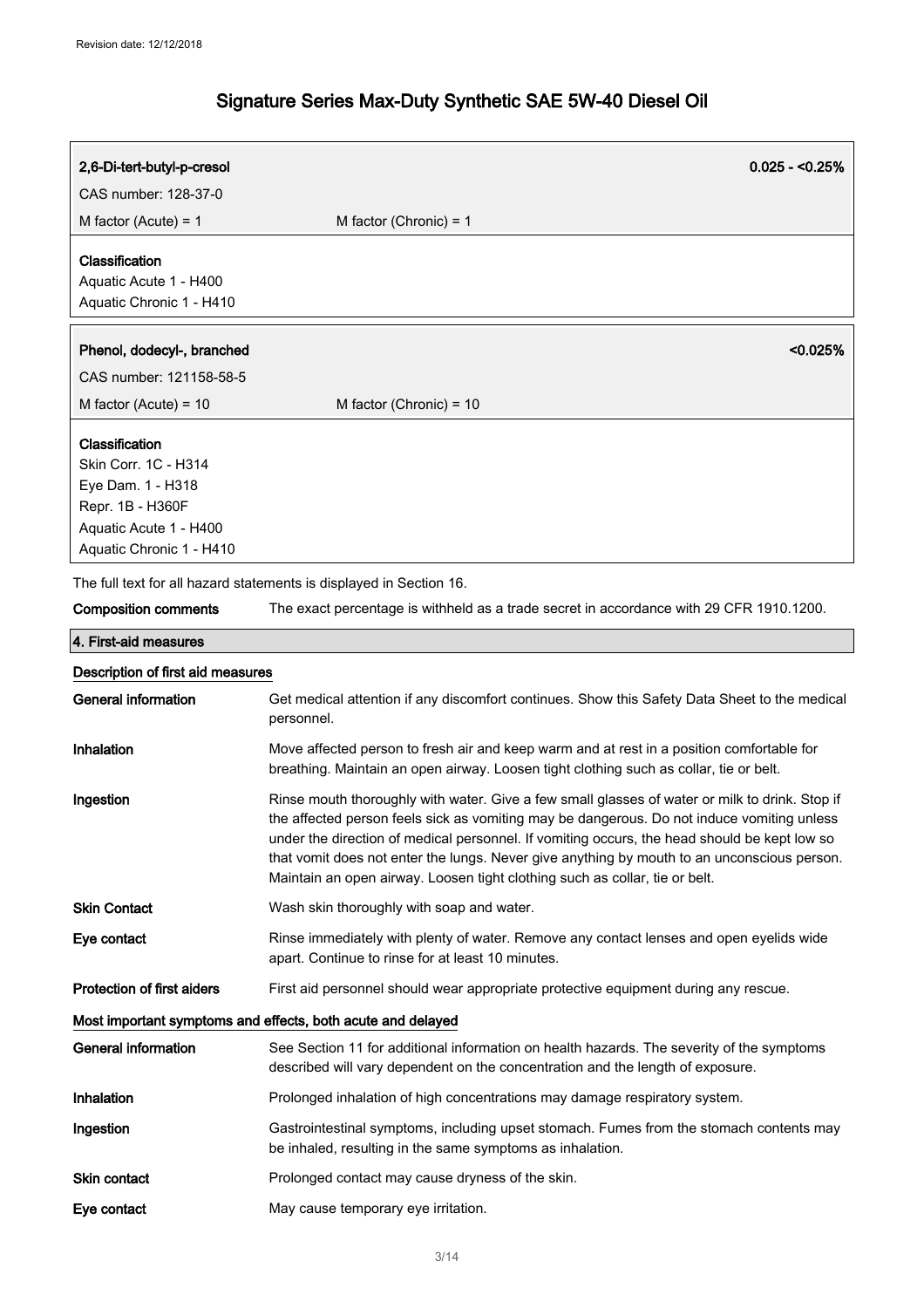|                                                       | Indication of immediate medical attention and special treatment needed                                                                                                                                                                                                                                                                                                                                                                                                   |  |
|-------------------------------------------------------|--------------------------------------------------------------------------------------------------------------------------------------------------------------------------------------------------------------------------------------------------------------------------------------------------------------------------------------------------------------------------------------------------------------------------------------------------------------------------|--|
| Notes for the doctor                                  | Treat symptomatically.                                                                                                                                                                                                                                                                                                                                                                                                                                                   |  |
| <b>Specific treatments</b>                            | No special treatment required.                                                                                                                                                                                                                                                                                                                                                                                                                                           |  |
| 5. Fire-fighting measures                             |                                                                                                                                                                                                                                                                                                                                                                                                                                                                          |  |
| <b>Extinguishing media</b>                            |                                                                                                                                                                                                                                                                                                                                                                                                                                                                          |  |
| Suitable extinguishing media                          | Extinguish with alcohol-resistant foam, carbon dioxide, dry powder or water fog. Use fire-<br>extinguishing media suitable for the surrounding fire.                                                                                                                                                                                                                                                                                                                     |  |
| Unsuitable extinguishing<br>media                     | Do not use water jet as an extinguisher, as this will spread the fire.                                                                                                                                                                                                                                                                                                                                                                                                   |  |
| Special hazards arising from the substance or mixture |                                                                                                                                                                                                                                                                                                                                                                                                                                                                          |  |
| Specific hazards                                      | Containers can burst violently or explode when heated, due to excessive pressure build-up.<br>Contains Hydrocarbons. The product is immiscible with water and will spread on the water<br>surface.                                                                                                                                                                                                                                                                       |  |
| <b>Hazardous combustion</b><br>products               | Thermal decomposition or combustion products may include the following substances:<br>Harmful gases or vapors.                                                                                                                                                                                                                                                                                                                                                           |  |
| Advice for firefighters                               |                                                                                                                                                                                                                                                                                                                                                                                                                                                                          |  |
| Protective actions during<br>firefighting             | Avoid breathing fire gases or vapors. Evacuate area. Cool containers exposed to heat with<br>water spray and remove them from the fire area if it can be done without risk. Cool containers<br>exposed to flames with water until well after the fire is out. If a leak or spill has not ignited, use<br>water spray to disperse vapors and protect men stopping the leak.                                                                                               |  |
| Special protective equipment<br>for firefighters      | Wear positive-pressure self-contained breathing apparatus (SCBA) and appropriate protective<br>clothing. Standard Firefighter's clothing including helmets, protective boots and gloves, that<br>provides a basic level of protection during chemical incidents is defined by the Canada<br>Occupational Health and Safety Regulations, by provincial guidelines on occupational health<br>and safety or by NFPA standards if applicable.                                |  |
| 6. Accidental release measures                        |                                                                                                                                                                                                                                                                                                                                                                                                                                                                          |  |
|                                                       | Personal precautions, protective equipment and emergency procedures                                                                                                                                                                                                                                                                                                                                                                                                      |  |
| <b>Personal precautions</b>                           | No action shall be taken without appropriate training or involving any personal risk. Keep<br>unnecessary and unprotected personnel away from the spillage. Wear protective clothing as<br>described in Section 8 of this safety data sheet. Follow precautions for safe handling<br>described in this safety data sheet. Wash thoroughly after dealing with a spillage. Use<br>protective equipment appropriate for surrounding materials.                              |  |
| <b>Environmental precautions</b>                      |                                                                                                                                                                                                                                                                                                                                                                                                                                                                          |  |
| <b>Environmental precautions</b>                      | Harmful to aquatic life. Avoid discharge to the aquatic environment. Large Spillages: Inform<br>the relevant authorities if environmental pollution occurs (sewers, waterways, soil or air).                                                                                                                                                                                                                                                                             |  |
| Methods and material for containment and cleaning up  |                                                                                                                                                                                                                                                                                                                                                                                                                                                                          |  |
| Methods for cleaning up                               | Wear protective clothing as described in Section 8 of this safety data sheet. Clear up spills<br>immediately and dispose of waste safely. Reuse or recycle products wherever possible.<br>Absorb the spillage with an inert, dry material and place it in a suitable waste disposal<br>container. Flush contaminated area with plenty of water. Wash thoroughly after dealing with a<br>spillage. Dispose of contents/container in accordance with national regulations. |  |
| Reference to other sections                           | For personal protection, see Section 8. For waste disposal, see Section 13.                                                                                                                                                                                                                                                                                                                                                                                              |  |
| 7. Handling and storage                               |                                                                                                                                                                                                                                                                                                                                                                                                                                                                          |  |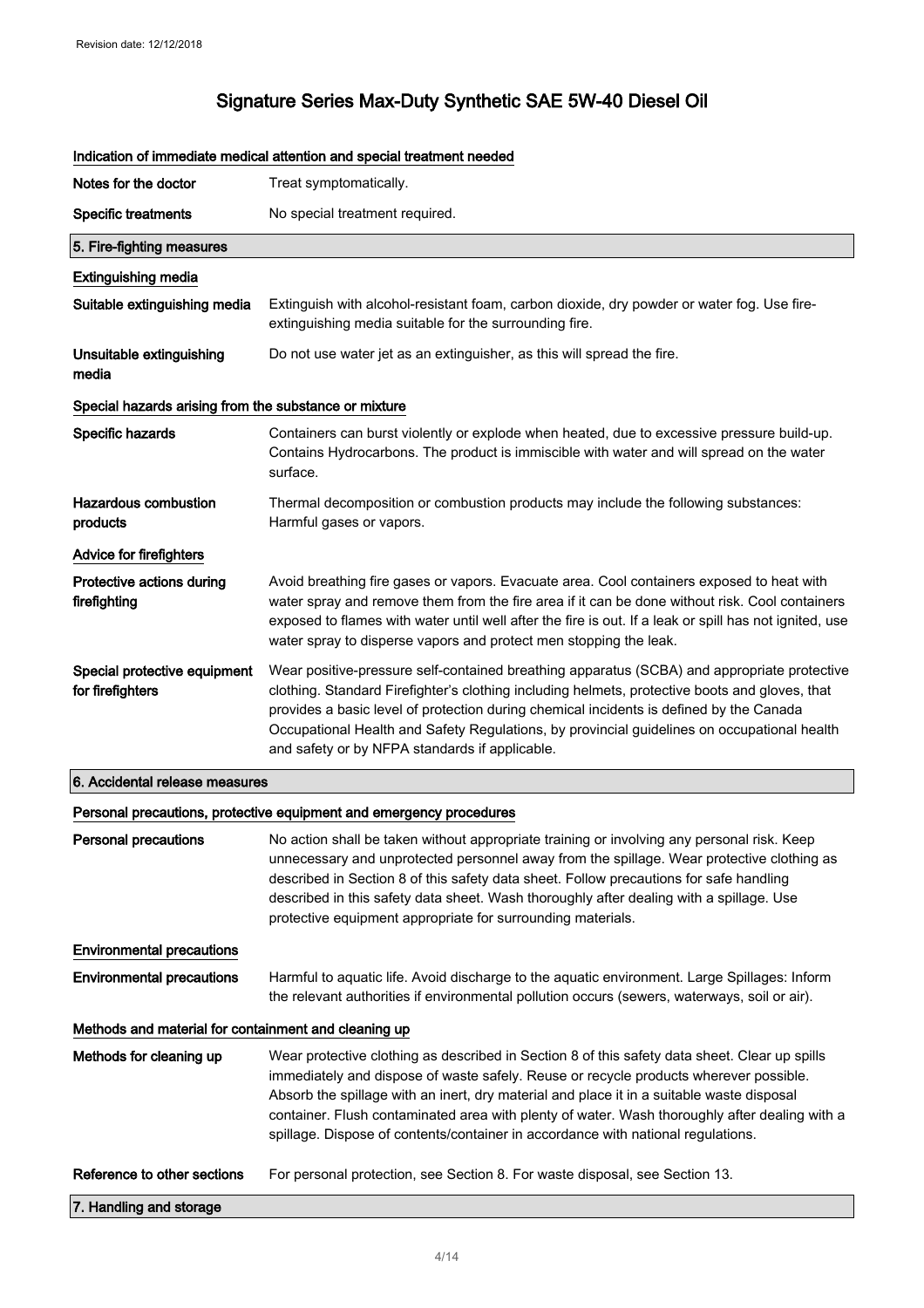#### Precautions for safe handling

| Usage precautions                                            | Read and follow manufacturer's recommendations. Wear protective clothing as described in<br>Section 8 of this safety data sheet. Keep away from food, drink and animal feeding stuffs.<br>Handle all packages and containers carefully to minimize spills. Keep container tightly sealed<br>when not in use. Avoid the formation of mists. Avoid contact with used product. Do not reuse<br>empty containers. |  |
|--------------------------------------------------------------|---------------------------------------------------------------------------------------------------------------------------------------------------------------------------------------------------------------------------------------------------------------------------------------------------------------------------------------------------------------------------------------------------------------|--|
| Advice on general<br>occupational hygiene                    | Wash promptly if skin becomes contaminated. Take off contaminated clothing and wash<br>before reuse. Wash contaminated clothing before reuse. Do not eat, drink or smoke when<br>using this product. Wash at the end of each work shift and before eating, smoking and using<br>the toilet. Change work clothing daily before leaving workplace.                                                              |  |
| Conditions for safe storage, including any incompatibilities |                                                                                                                                                                                                                                                                                                                                                                                                               |  |
| Storage precautions                                          | Store away from incompatible materials (see Section 10). Keep container tightly closed, in a<br>cool, well ventilated place. Protect containers from damage.                                                                                                                                                                                                                                                  |  |
| Storage class                                                | Chemical storage.                                                                                                                                                                                                                                                                                                                                                                                             |  |
| Specific end uses(s)                                         |                                                                                                                                                                                                                                                                                                                                                                                                               |  |
| Specific end use(s)                                          | The identified uses for this product are detailed in Section 1.                                                                                                                                                                                                                                                                                                                                               |  |
| 8. Exposure controls/Personal protection                     |                                                                                                                                                                                                                                                                                                                                                                                                               |  |
| Control parameters                                           |                                                                                                                                                                                                                                                                                                                                                                                                               |  |
| Occupational exposure limits                                 |                                                                                                                                                                                                                                                                                                                                                                                                               |  |

Comments The following constituents are the only constituents of the product which have a PEL, TLV or other recommended exposure limit. At this time, the other constituents have no known exposure limits.

Under conditions which may generate mists, the following exposure limits are recommended: Long-term exposure limit (8-hour TWA): 5 mg/m<sup>3</sup> Short-term exposure limit (15-minute): 10 mg/m<sup>3</sup>

#### 2,6-Di-tert-butyl-p-cresol

Long-term exposure limit (8-hour TWA): ACGIH 2 mg/m<sup>3</sup> inhalable fraction and vapor A4

ACGIH = American Conference of Governmental Industrial Hygienists. A4 = Not Classifiable as a Human Carcinogen.

#### Exposure controls

| Appropriate engineering | Provide adequate ventilation. Good general ventilation should be adequate to control worker                                                                                                                                                                                                                                                                                                                                                                         |
|-------------------------|---------------------------------------------------------------------------------------------------------------------------------------------------------------------------------------------------------------------------------------------------------------------------------------------------------------------------------------------------------------------------------------------------------------------------------------------------------------------|
| controls                | exposure to airborne contaminants.                                                                                                                                                                                                                                                                                                                                                                                                                                  |
| Eye/face protection     | Eyewear complying with an approved standard should be worn if a risk assessment indicates<br>eye contact is possible. Personal protective equipment for eye and face protection should<br>comply with OSHA 1910.133 and/or the Canadian regulation on health and safety at work,<br>SOR/86-304, Part XII (12.6), and any relevant provincial regulation relating to health and<br>safety at work. The following protection should be worn: Chemical splash goggles. |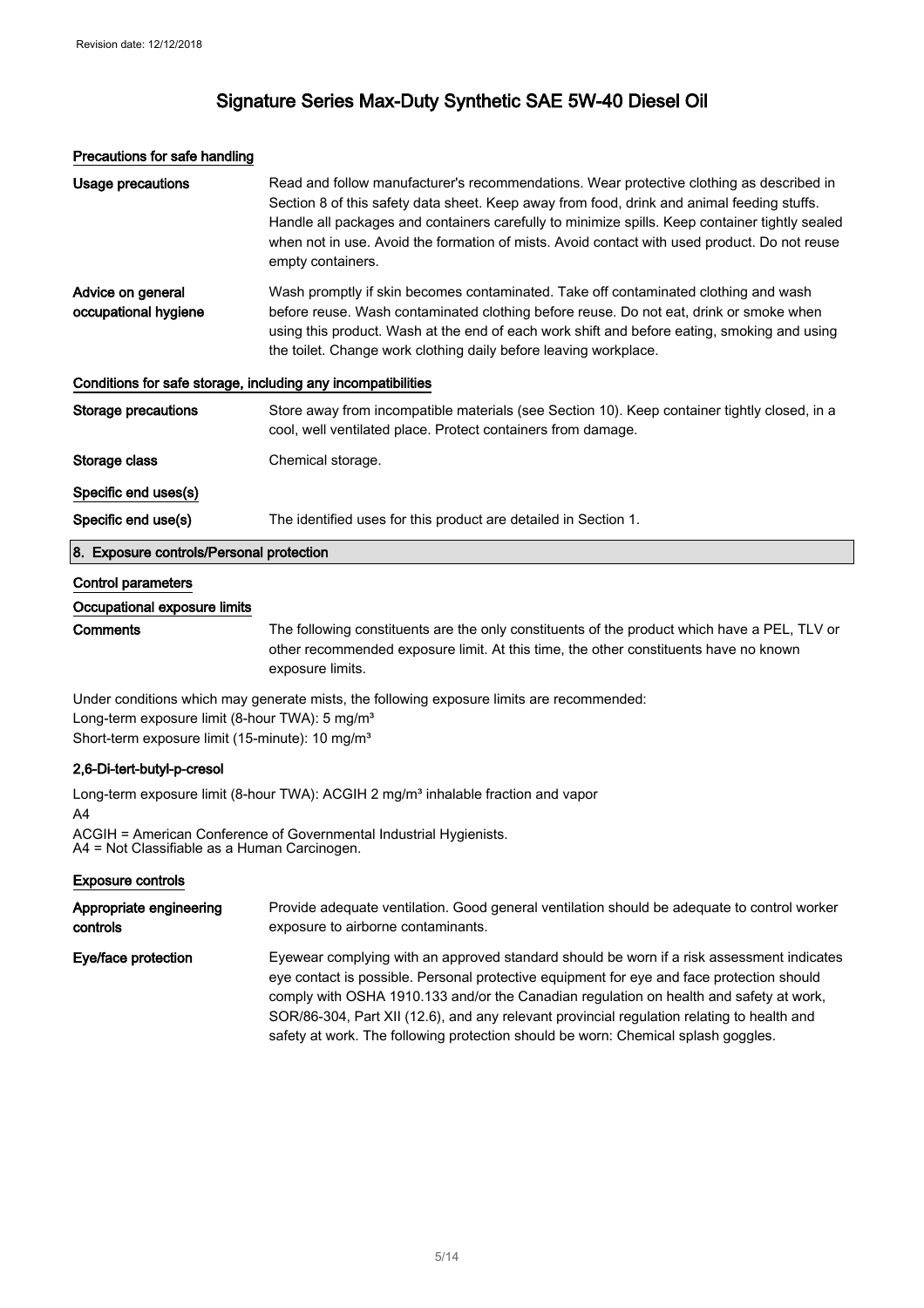| Hand protection                           | Chemical-resistant, impervious gloves complying with an approved standard should be worn if<br>a risk assessment indicates skin contact is possible. The most suitable glove should be<br>chosen in consultation with the glove supplier/manufacturer, who can provide information<br>about the breakthrough time of the glove material. To protect hands from chemicals, gloves<br>should comply with OSHA 1910.138 and/or the Canadian regulation on health and safety at<br>work, SOR/86-304, Part XII (12.9), and be demonstrated to be impervious to the chemical and<br>resist degradation. Considering the data specified by the glove manufacturer, check during<br>use that the gloves are retaining their protective properties and change them as soon as any<br>deterioration is detected. Frequent changes are recommended. |
|-------------------------------------------|------------------------------------------------------------------------------------------------------------------------------------------------------------------------------------------------------------------------------------------------------------------------------------------------------------------------------------------------------------------------------------------------------------------------------------------------------------------------------------------------------------------------------------------------------------------------------------------------------------------------------------------------------------------------------------------------------------------------------------------------------------------------------------------------------------------------------------------|
| Other skin and body<br>protection         | Appropriate footwear and additional protective clothing complying with an approved standard<br>should be worn if a risk assessment indicates skin contamination is possible.                                                                                                                                                                                                                                                                                                                                                                                                                                                                                                                                                                                                                                                             |
| Hygiene measures                          | Provide eyewash station and safety shower. Contaminated work clothing should not be<br>allowed out of the workplace. Wash contaminated clothing before reuse. Clean equipment<br>and the work area every day. Good personal hygiene procedures should be implemented.<br>Wash at the end of each work shift and before eating, smoking and using the toilet. When<br>using do not eat, drink or smoke.                                                                                                                                                                                                                                                                                                                                                                                                                                   |
| Respiratory protection                    | Respiratory protection complying with an approved standard should be worn if a risk<br>assessment indicates inhalation of contaminants is possible. Provide adequate ventilation.<br>Large Spillages: If ventilation is inadequate, suitable respiratory protection must be worn.                                                                                                                                                                                                                                                                                                                                                                                                                                                                                                                                                        |
| <b>Environmental exposure</b><br>controls | Keep container tightly sealed when not in use.                                                                                                                                                                                                                                                                                                                                                                                                                                                                                                                                                                                                                                                                                                                                                                                           |

9. Physical and chemical properties

| Information on basic physical and chemical properties |                                       |  |
|-------------------------------------------------------|---------------------------------------|--|
| Appearance                                            | Liquid.                               |  |
| Color                                                 | Brown.                                |  |
| Odor                                                  | Mild hydrocarbon.                     |  |
| <b>Odor threshold</b>                                 | Not available.                        |  |
| рH                                                    | Not available.                        |  |
| <b>Melting point</b>                                  | Not available.                        |  |
| Initial boiling point and range                       | Not available.                        |  |
| Flash point                                           | 218°C Cleveland open cup. [ASTM D 92] |  |
| <b>Evaporation rate</b>                               | Not available.                        |  |
| Upper/lower flammability or<br>explosive limits       | Not available.                        |  |
| Vapor pressure                                        | Not available.                        |  |
| Vapor density                                         | Not available.                        |  |
| <b>Relative density</b>                               | 0.8540                                |  |
| Solubility(ies)                                       | Not known.                            |  |
| <b>Partition coefficient</b>                          | Not available.                        |  |
| Auto-ignition temperature                             | Not available.                        |  |
| <b>Decomposition Temperature</b>                      | Not available.                        |  |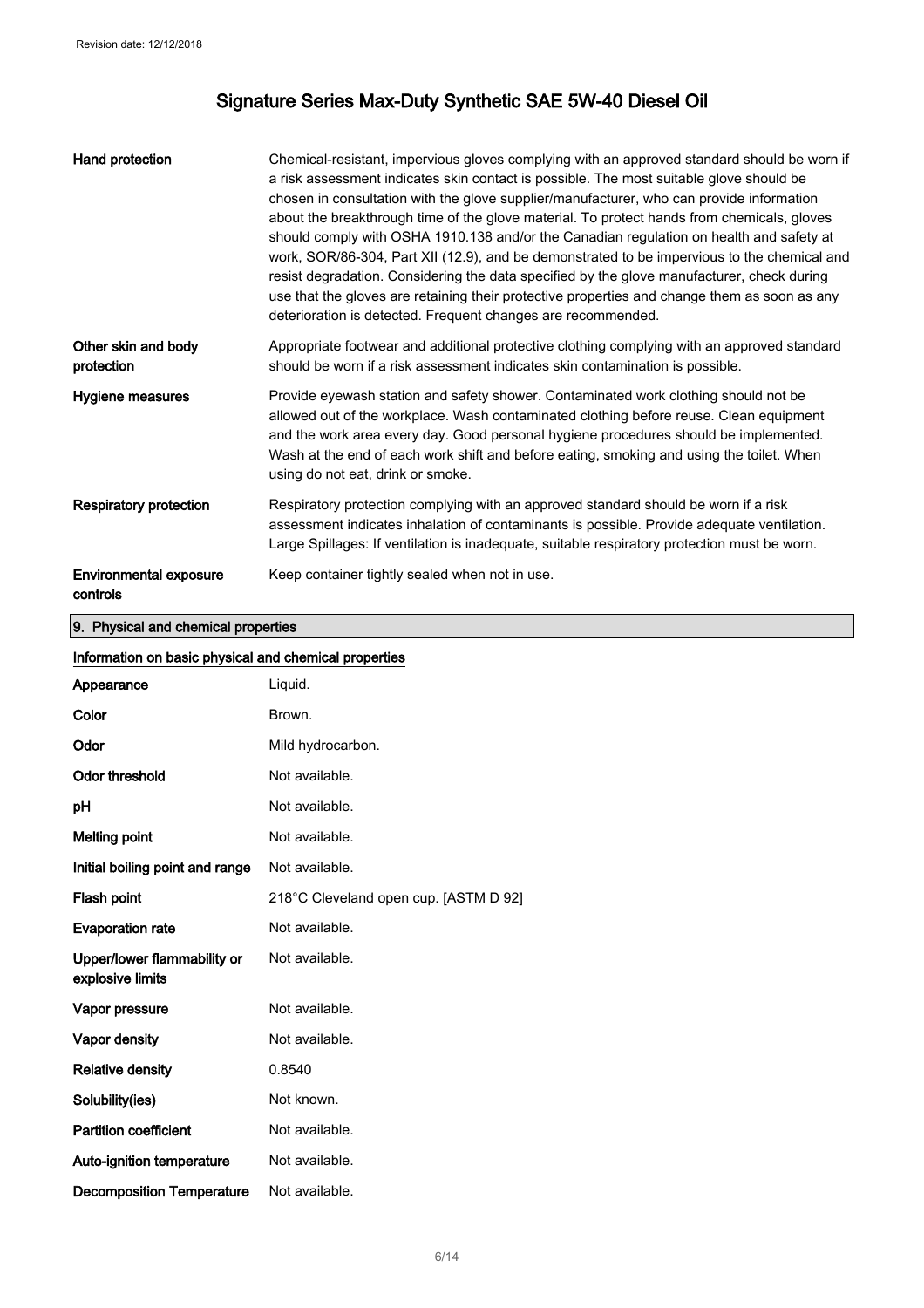| <b>Viscosity</b>                                                                 | 94.5 cSt @ 40°C<br>15.4 cSt @ 100°C<br>[ASTM D 445]                                                                                                                    |
|----------------------------------------------------------------------------------|------------------------------------------------------------------------------------------------------------------------------------------------------------------------|
| <b>Explosive properties</b>                                                      | Not considered to be explosive.                                                                                                                                        |
| <b>Oxidizing properties</b>                                                      | Does not meet the criteria for classification as oxidizing.                                                                                                            |
| Fire point                                                                       | 230°C Cleveland open cup. [ASTM D 92]                                                                                                                                  |
| Pour point                                                                       | -43 $^{\circ}$ C [ASTM D 97]                                                                                                                                           |
| 10. Stability and reactivity                                                     |                                                                                                                                                                        |
| Reactivity                                                                       | See the other subsections of this section for further details.                                                                                                         |
| <b>Stability</b>                                                                 | Stable at normal ambient temperatures and when used as recommended. Stable under the<br>prescribed storage conditions.                                                 |
| Possibility of hazardous<br>reactions                                            | No potentially hazardous reactions known.                                                                                                                              |
| <b>Conditions to avoid</b>                                                       | There are no known conditions that are likely to result in a hazardous situation.                                                                                      |
| Materials to avoid                                                               | No specific material or group of materials is likely to react with the product to produce a<br>hazardous situation.                                                    |
| Hazardous decomposition<br>products                                              | Does not decompose when used and stored as recommended. Thermal decomposition or<br>combustion products may include the following substances: Harmful gases or vapors. |
|                                                                                  |                                                                                                                                                                        |
| 11. Toxicological information                                                    |                                                                                                                                                                        |
| Information on toxicological effects                                             |                                                                                                                                                                        |
| <b>Toxicological effects</b>                                                     | Not regarded as a health hazard under current legislation.                                                                                                             |
| Acute toxicity - oral<br>Notes (oral LD <sub>50</sub> )                          | Based on available data the classification criteria are not met.                                                                                                       |
| Acute toxicity - dermal<br>Notes (dermal LD <sub>50</sub> )                      | Based on available data the classification criteria are not met.                                                                                                       |
| Acute toxicity - inhalation<br>Notes (inhalation LC <sub>50</sub> )              | Based on available data the classification criteria are not met.                                                                                                       |
| Skin corrosion/irritation<br>Animal data                                         | Based on available data the classification criteria are not met.                                                                                                       |
| Serious eye damage/irritation<br>Serious eye damage/irritation                   | Based on available data the classification criteria are not met.                                                                                                       |
| <b>Respiratory sensitization</b><br><b>Respiratory sensitization</b>             | Based on available data the classification criteria are not met.                                                                                                       |
| <b>Skin sensitization</b><br><b>Skin sensitization</b><br>Germ cell mutagenicity | Based on available data the classification criteria are not met.                                                                                                       |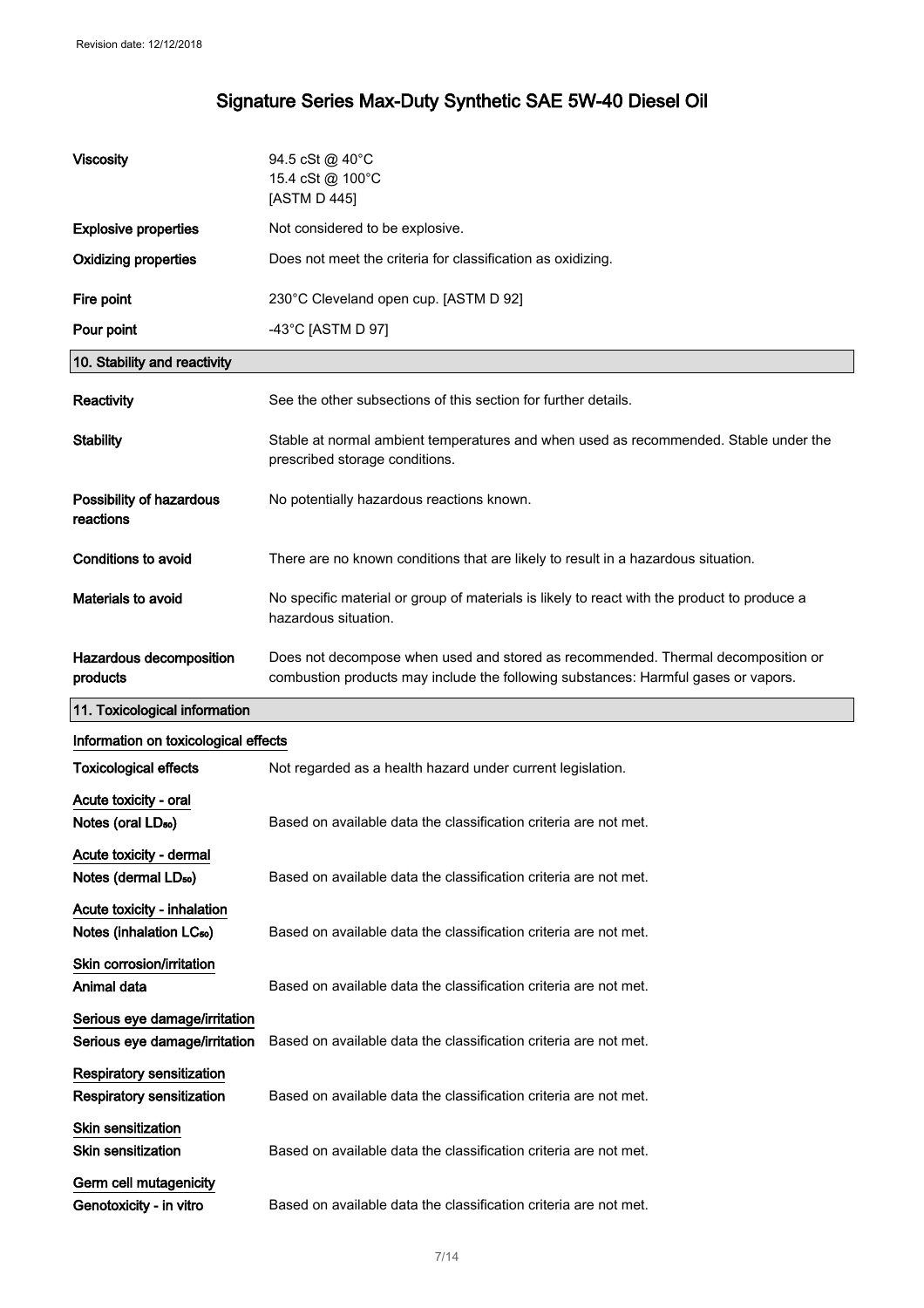| Carcinogenicity                                    |                                                                                                                                                      |  |
|----------------------------------------------------|------------------------------------------------------------------------------------------------------------------------------------------------------|--|
| Carcinogenicity                                    | Based on available data the classification criteria are not met.                                                                                     |  |
| <b>IARC</b> carcinogenicity                        | None of the ingredients are listed or exempt.                                                                                                        |  |
| Reproductive toxicity                              |                                                                                                                                                      |  |
| Reproductive toxicity - fertility                  | Based on available data the classification criteria are not met.                                                                                     |  |
| Reproductive toxicity -<br>development             | Based on available data the classification criteria are not met.                                                                                     |  |
| Specific target organ toxicity - single exposure   |                                                                                                                                                      |  |
| STOT - single exposure                             | Not classified as a specific target organ toxicant after a single exposure.                                                                          |  |
| Specific target organ toxicity - repeated exposure |                                                                                                                                                      |  |
| STOT - repeated exposure                           | Not classified as a specific target organ toxicant after repeated exposure.                                                                          |  |
| Aspiration hazard                                  |                                                                                                                                                      |  |
| <b>Aspiration hazard</b>                           | Based on available data the classification criteria are not met.                                                                                     |  |
| <b>General information</b>                         | No specific health hazards known. The severity of the symptoms described will vary<br>dependent on the concentration and the length of exposure.     |  |
| Inhalation                                         | Prolonged inhalation of high concentrations may damage respiratory system.                                                                           |  |
| Ingestion                                          | Gastrointestinal symptoms, including upset stomach. Fumes from the stomach contents may<br>be inhaled, resulting in the same symptoms as inhalation. |  |
| <b>Skin Contact</b>                                | Prolonged contact may cause dryness of the skin.                                                                                                     |  |
| Eye contact                                        | May cause temporary eye irritation.                                                                                                                  |  |
| Route of exposure                                  | Ingestion Inhalation Skin and/or eye contact                                                                                                         |  |
| <b>Target Organs</b>                               | No specific target organs known.                                                                                                                     |  |
| <b>Medical considerations</b>                      | Skin disorders and allergies.                                                                                                                        |  |

### Toxicological information on ingredients.

### Hydrogenated base oil

| Acute toxicity - oral                |                                                                                                                                                                                                     |
|--------------------------------------|-----------------------------------------------------------------------------------------------------------------------------------------------------------------------------------------------------|
| Notes (oral LD <sub>50</sub> )       | $LD_{50}$ > 5000 mg/kg, Oral, Rat Read-across data. REACH dossier information.                                                                                                                      |
| Acute toxicity - dermal              |                                                                                                                                                                                                     |
| Notes (dermal LD <sub>50</sub> )     | $LD_{50}$ > 5000 mg/kg, Dermal, Rabbit Read-across data. REACH dossier information.                                                                                                                 |
| Acute toxicity - inhalation          |                                                                                                                                                                                                     |
| Notes (inhalation LC <sub>50</sub> ) | $LC_{50}$ > 5.53 mg/l, Inhalation, Rat 4 hours Read-across data. REACH dossier<br>information.                                                                                                      |
| Skin corrosion/irritation            |                                                                                                                                                                                                     |
| Animal data                          | Dose: 0.5 ml, 24 hours, Rabbit Erythema/eschar score: Very slight erythema -<br>barely perceptible (1). Edema score: No oedema (0). Read-across data. REACH<br>dossier information. Not irritating. |
| Serious eye damage/irritation        |                                                                                                                                                                                                     |
| Serious eye<br>damage/irritation     | Dose: 0.1 ml, 30 seconds, Rabbit Cornea score: 0 Iris score: 0 Conjunctivae score:<br>0.33 Read-across data. REACH dossier information.                                                             |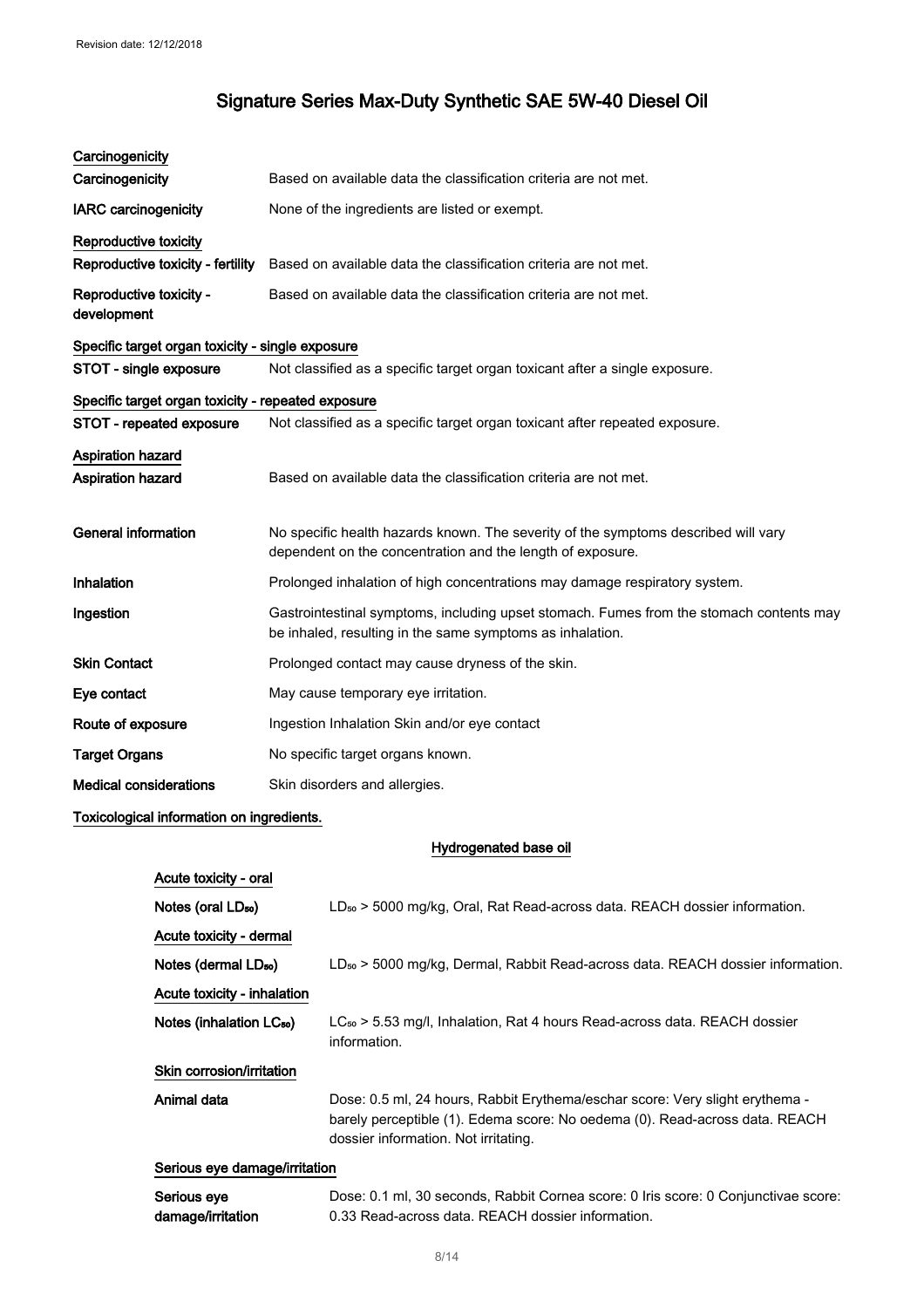| Skin sensitization                                 |                                                                                                                                              |
|----------------------------------------------------|----------------------------------------------------------------------------------------------------------------------------------------------|
| <b>Skin sensitization</b>                          | Buehler test - Guinea pig: Not sensitizing. Read-across data. REACH dossier<br>information.                                                  |
| Germ cell mutagenicity                             |                                                                                                                                              |
| Genotoxicity - in vitro                            | Chromosome aberration: Negative. Read-across data. REACH dossier information.                                                                |
| Reproductive toxicity                              |                                                                                                                                              |
| Reproductive toxicity -<br>fertility               | Screening - NOAEL > 1000 mg/kg/day, Oral, Rat P Read-across data. REACH<br>dossier information.                                              |
| Specific target organ toxicity - repeated exposure |                                                                                                                                              |
|                                                    | STOT - repeated exposure LOAEL 125 mg/kg/day, Oral, Rat Read-across data. REACH dossier information.                                         |
| <b>Aspiration hazard</b>                           |                                                                                                                                              |
| <b>Aspiration hazard</b>                           | Aspiration hazard if swallowed.                                                                                                              |
|                                                    | Hydrogenated base oil                                                                                                                        |
| Acute toxicity - oral                              |                                                                                                                                              |
| Notes (oral LD <sub>50</sub> )                     | LD <sub>so</sub> >5000 mg/kg, Oral, Rat REACH dossier information. Based on available data<br>the classification criteria are not met.       |
| Acute toxicity - dermal                            |                                                                                                                                              |
| Notes (dermal LD <sub>50</sub> )                   | LD <sub>50</sub> > 2000 mg/kg, Dermal, Rabbit REACH dossier information. Based on available<br>data the classification criteria are not met. |
| Acute toxicity - inhalation                        |                                                                                                                                              |
| Notes (inhalation LC <sub>50</sub> )               | LC <sub>so</sub> 2.18 mg/l, Inhalation, Rat REACH dossier information. Based on available data<br>the classification criteria are not met.   |
| Skin corrosion/irritation                          |                                                                                                                                              |
| Animal data                                        | Dose: 0.5 ml, 24 hours, Rabbit Primary dermal irritation index: 2.34 / 4 REACH<br>dossier information. Not irritating.                       |
| Serious eye damage/irritation                      |                                                                                                                                              |
| Serious eye<br>damage/irritation                   | Dose: 0.1 ml, 1 second, Rabbit REACH dossier information. Not irritating.                                                                    |
| Skin sensitization                                 |                                                                                                                                              |
| Skin sensitization                                 | Buehler test - Guinea pig: Not sensitizing. REACH dossier information.                                                                       |
| Germ cell mutagenicity                             |                                                                                                                                              |
| Genotoxicity - in vitro                            | Chromosome aberration: Negative. REACH dossier information.                                                                                  |
| Genotoxicity - in vivo                             | Chromosome aberration: Negative. REACH dossier information.                                                                                  |
| Reproductive toxicity                              |                                                                                                                                              |
| Reproductive toxicity -<br>fertility               | Screening - NOAEL ≥ 1000 mg/kg/day, Oral, Rat P                                                                                              |
| Reproductive toxicity -<br>development             | Maternal toxicity: - LOAEL: 125 mg/kg/day, Dermal, Rat REACH dossier<br>information.                                                         |

12. Ecological information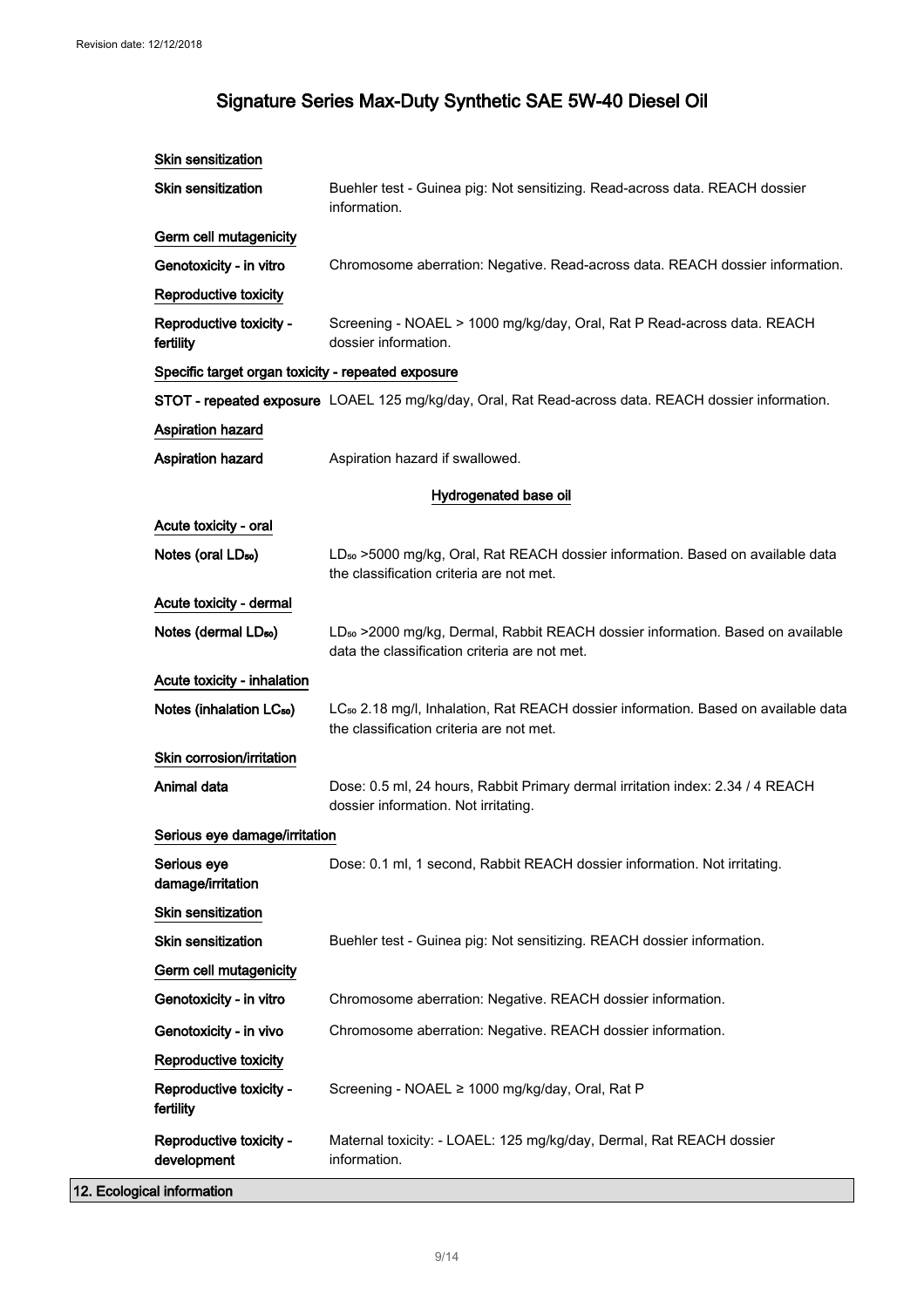Toxicity **Harmful to aquatic life.** 

| Ecological information on ingredients.      |                                                                                                              |
|---------------------------------------------|--------------------------------------------------------------------------------------------------------------|
|                                             | Hydrogenated base oil                                                                                        |
| Acute aquatic toxicity                      |                                                                                                              |
| Acute toxicity - fish                       | LL <sub>50</sub> , 96 hours: > 100 mg/l, Pimephales promelas (Fat-head Minnow)                               |
| Acute toxicity - aquatic<br>invertebrates   | EL <sub>50</sub> , 48 hours: > 10000 mg/l, Daphnia magna                                                     |
| Acute toxicity - aquatic<br>plants          | NOEL, 72 hours: > 100 mg/l, Pseudokirchneriella subcapitata                                                  |
|                                             | Hydrogenated base oil                                                                                        |
| <b>Toxicity</b>                             | Aquatic toxicity is unlikely to occur.                                                                       |
| Acute aquatic toxicity                      |                                                                                                              |
| Acute toxicity - fish                       | LL <sub>50</sub> , 96 hours: > 100 mg/l, Pimephales promelas (Fat-head Minnow)<br>REACH dossier information. |
| Acute toxicity - aquatic<br>invertebrates   | LL <sub>50</sub> , 24 hours: > 10 000 mg/l, Gammarus pulex<br>REACH dossier information.                     |
| Acute toxicity - aquatic<br>plants          | NOEL, 72 hours: ≥ 100 mg/l, Pseudokirchneriella subcapitata<br>REACH dossier information.                    |
| Acute toxicity -<br>microorganisms          | NOEL, 10 minutes: > 1.93 mg/l,<br>REACH dossier information.                                                 |
| Chronic aquatic toxicity                    |                                                                                                              |
| Chronic toxicity - aquatic<br>invertebrates | NOEL, 21 days: 10 mg/l, Daphnia magna<br>REACH dossier information.                                          |
| Persistence and degradability               |                                                                                                              |
|                                             | Persistence and degradability The degradability of the product is not known.                                 |
| Ecological information on ingredients.      |                                                                                                              |
|                                             | Hydrogenated base oil                                                                                        |
| Biodegradation                              | Water - Degradation 31%: 28 days<br>Inherently biodegradable.                                                |
|                                             | Hydrogenated base oil                                                                                        |
| Persistence and<br>degradability            | The product is not biodegradable.                                                                            |
| Biodegradation                              | Water - Degradation 2-8%: 28 days                                                                            |
| <b>Bioaccumulative potential</b>            |                                                                                                              |
| <b>Bio-Accumulative Potential</b>           | No data available on bioaccumulation.                                                                        |
| <b>Partition coefficient</b>                | Not available.                                                                                               |

Ecological information on ingredients.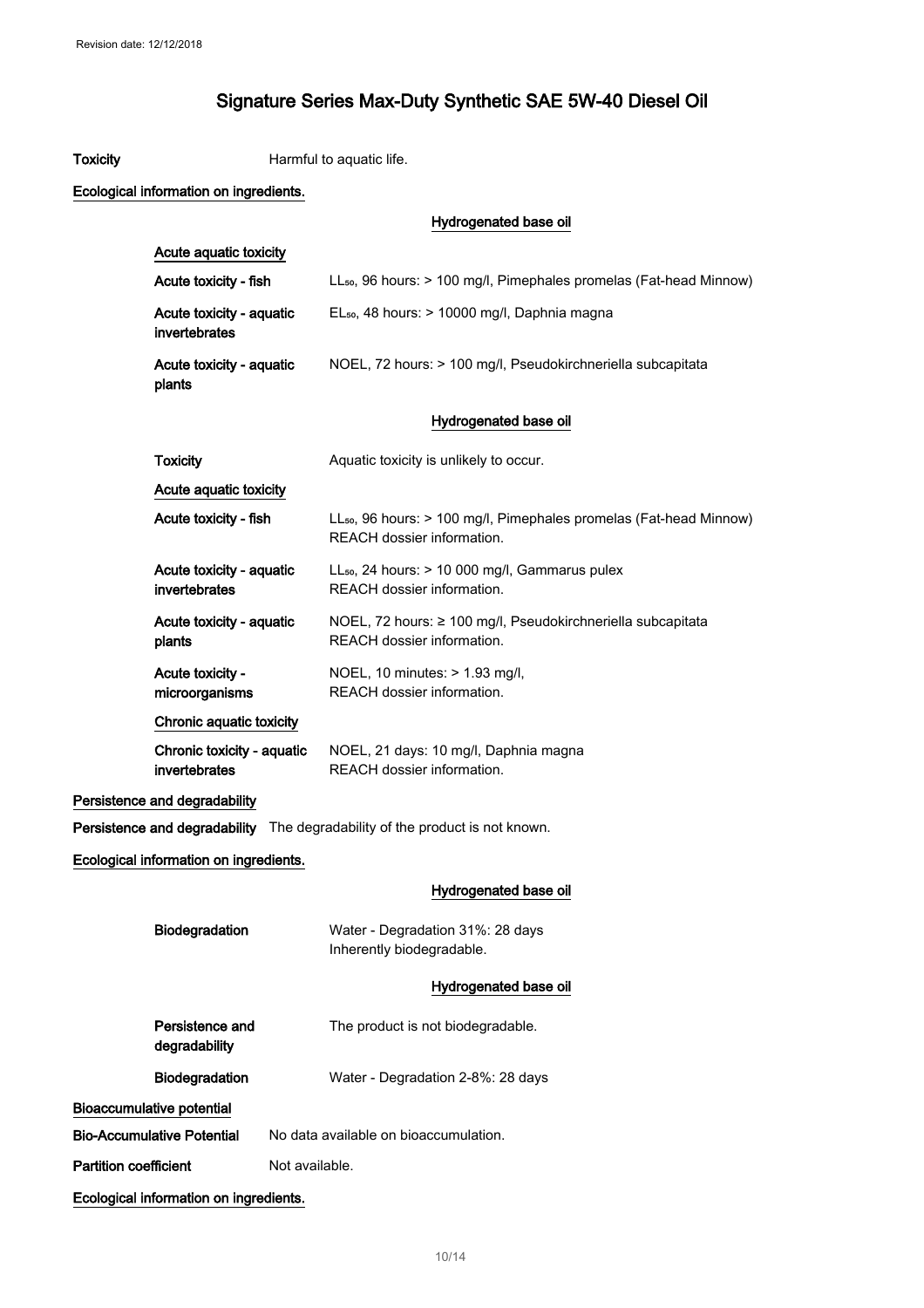### Hydrogenated base oil

Bio-Accumulative Potential The product contains potentially bioaccumulating substances.

| Mobility in soil                                               |                                                                                                                                                                                                                                                                                                                                                                                                                               |  |  |
|----------------------------------------------------------------|-------------------------------------------------------------------------------------------------------------------------------------------------------------------------------------------------------------------------------------------------------------------------------------------------------------------------------------------------------------------------------------------------------------------------------|--|--|
| <b>Mobility</b>                                                | No data available.                                                                                                                                                                                                                                                                                                                                                                                                            |  |  |
| Ecological information on ingredients.                         |                                                                                                                                                                                                                                                                                                                                                                                                                               |  |  |
|                                                                | Hydrogenated base oil                                                                                                                                                                                                                                                                                                                                                                                                         |  |  |
| <b>Mobility</b>                                                | The product is insoluble in water.                                                                                                                                                                                                                                                                                                                                                                                            |  |  |
| Other adverse effects                                          |                                                                                                                                                                                                                                                                                                                                                                                                                               |  |  |
| Other adverse effects                                          | None known.                                                                                                                                                                                                                                                                                                                                                                                                                   |  |  |
| 13. Disposal considerations                                    |                                                                                                                                                                                                                                                                                                                                                                                                                               |  |  |
| Waste treatment methods                                        |                                                                                                                                                                                                                                                                                                                                                                                                                               |  |  |
| <b>General information</b>                                     | The generation of waste should be minimized or avoided wherever possible. Reuse or recycle<br>products wherever possible. This material and its container must be disposed of in a safe<br>way. Disposal of this product, process solutions, residues and by-products should at all times<br>comply with the requirements of environmental protection and waste disposal legislation and<br>any local authority requirements. |  |  |
| <b>Disposal methods</b>                                        | Dispose of surplus products and those that cannot be recycled via a licensed waste disposal<br>contractor. Waste packaging should be collected for reuse or recycling. Incineration or landfill<br>should only be considered when recycling is not feasible. Waste should not be disposed of<br>untreated to the sewer unless fully compliant with the requirements of the local water<br>authority.                          |  |  |
| 14. Transport information                                      |                                                                                                                                                                                                                                                                                                                                                                                                                               |  |  |
| General                                                        | The product is not covered by international regulations on the transport of dangerous goods<br>(IMDG, IATA, DOT, TDG).                                                                                                                                                                                                                                                                                                        |  |  |
| <b>UN Number</b>                                               |                                                                                                                                                                                                                                                                                                                                                                                                                               |  |  |
| UN No. (International)                                         | Not applicable.                                                                                                                                                                                                                                                                                                                                                                                                               |  |  |
| UN proper shipping name                                        |                                                                                                                                                                                                                                                                                                                                                                                                                               |  |  |
| Proper shipping name<br>(International)                        | Not applicable.                                                                                                                                                                                                                                                                                                                                                                                                               |  |  |
| Transport hazard class(es)                                     |                                                                                                                                                                                                                                                                                                                                                                                                                               |  |  |
| <b>Transport labels</b><br>No transport warning sign required. |                                                                                                                                                                                                                                                                                                                                                                                                                               |  |  |
| Packing group                                                  |                                                                                                                                                                                                                                                                                                                                                                                                                               |  |  |
| Packing group (International)                                  | Not applicable.                                                                                                                                                                                                                                                                                                                                                                                                               |  |  |
| <b>Environmental hazards</b>                                   |                                                                                                                                                                                                                                                                                                                                                                                                                               |  |  |
| <b>Environmentally Hazardous Substance</b><br>No.              |                                                                                                                                                                                                                                                                                                                                                                                                                               |  |  |
| Special precautions for user                                   |                                                                                                                                                                                                                                                                                                                                                                                                                               |  |  |
| Not applicable.                                                |                                                                                                                                                                                                                                                                                                                                                                                                                               |  |  |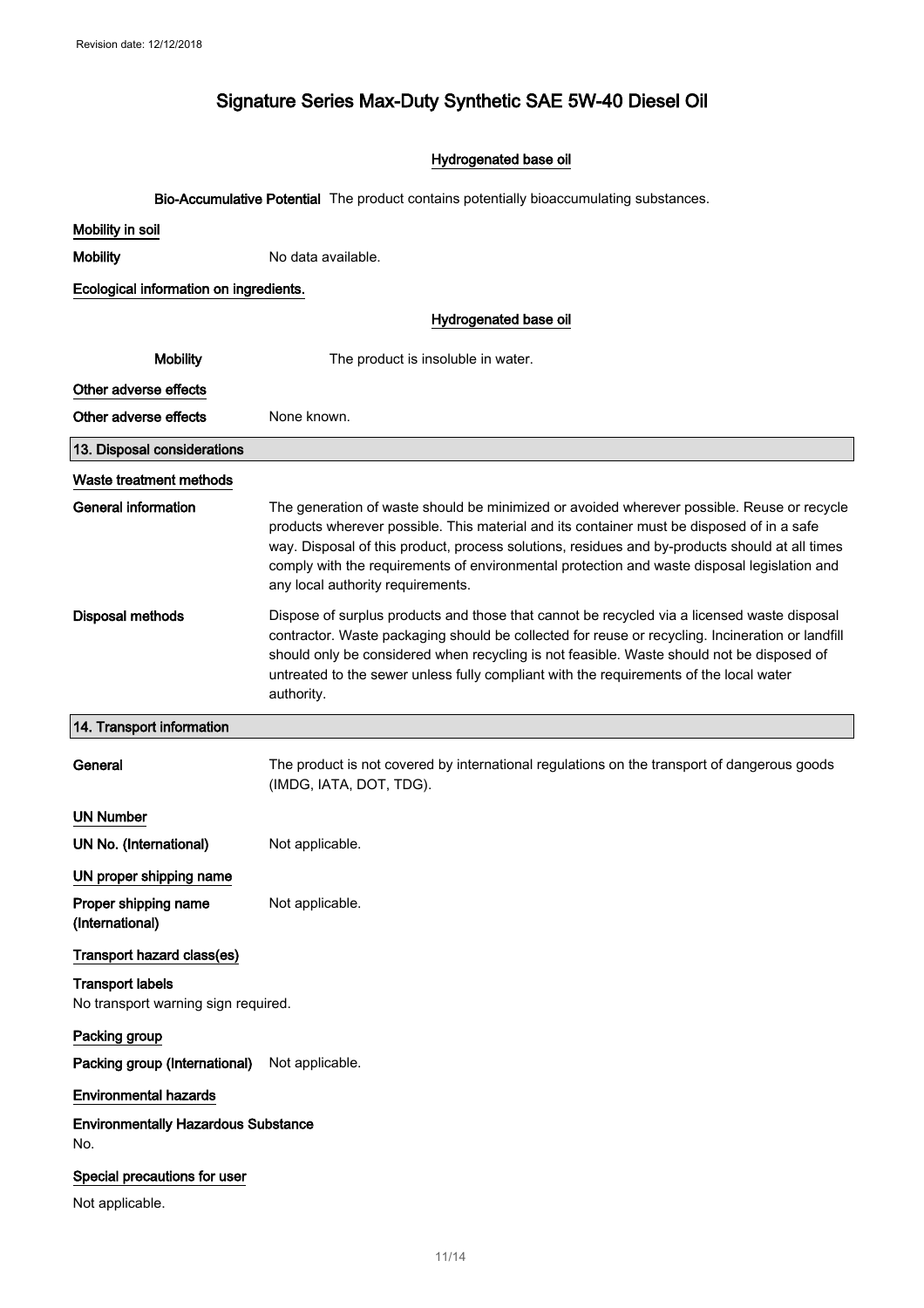#### DOT TIH Zone Not applicable.

Transport in bulk according to Not applicable. Annex II of MARPOL 73/78 and the IBC Code

| 15. Regulatory information   |                                                                                                                                                                   |
|------------------------------|-------------------------------------------------------------------------------------------------------------------------------------------------------------------|
| <b>Regulatory References</b> | OSHA Hazard Communication Standard 29 CFR §1910.1200 Hazardous Products Regulation<br>(SOR/2015-17) Transportation of Dangerous Goods Regulations - SOR/2015-100. |

#### US Federal Regulations

#### SARA Section 302 Extremely Hazardous Substances Tier II Threshold Planning Quantities

None of the ingredients are listed or exempt.

#### CERCLA/Superfund, Hazardous Substances/Reportable Quantities (EPA)

None of the ingredients are listed or exempt.

#### SARA Extremely Hazardous Substances EPCRA Reportable Quantities

None of the ingredients are listed or exempt.

#### SARA 313 Emission Reporting

The following ingredients are listed or exempt:

Zinc O,O,O',O'-tetrakis(1,3-dimethylbutyl) bis(phosphorodithioate) 1.0 %

Zinc alkyldithiophosphate 1.0 %

#### CAA Accidental Release Prevention

None of the ingredients are listed or exempt.

#### SARA (311/312) Hazard Categories

None of the ingredients are listed or exempt.

#### OSHA Highly Hazardous Chemicals

None of the ingredients are listed or exempt.

#### US State Regulations

California Proposition 65 Carcinogens and Reproductive Toxins None of the ingredients are listed or exempt.

#### California Air Toxics "Hot Spots" (A-I)

None of the ingredients are listed or exempt.

#### California Air Toxics "Hot Spots" (A-II)

None of the ingredients are listed or exempt.

#### California Directors List of Hazardous Substances

The following ingredients are listed or exempt:

2,6-Di-tert-butyl-p-cresol

#### Massachusetts "Right To Know" List

The following ingredients are listed or exempt:

2,6-Di-tert-butyl-p-cresol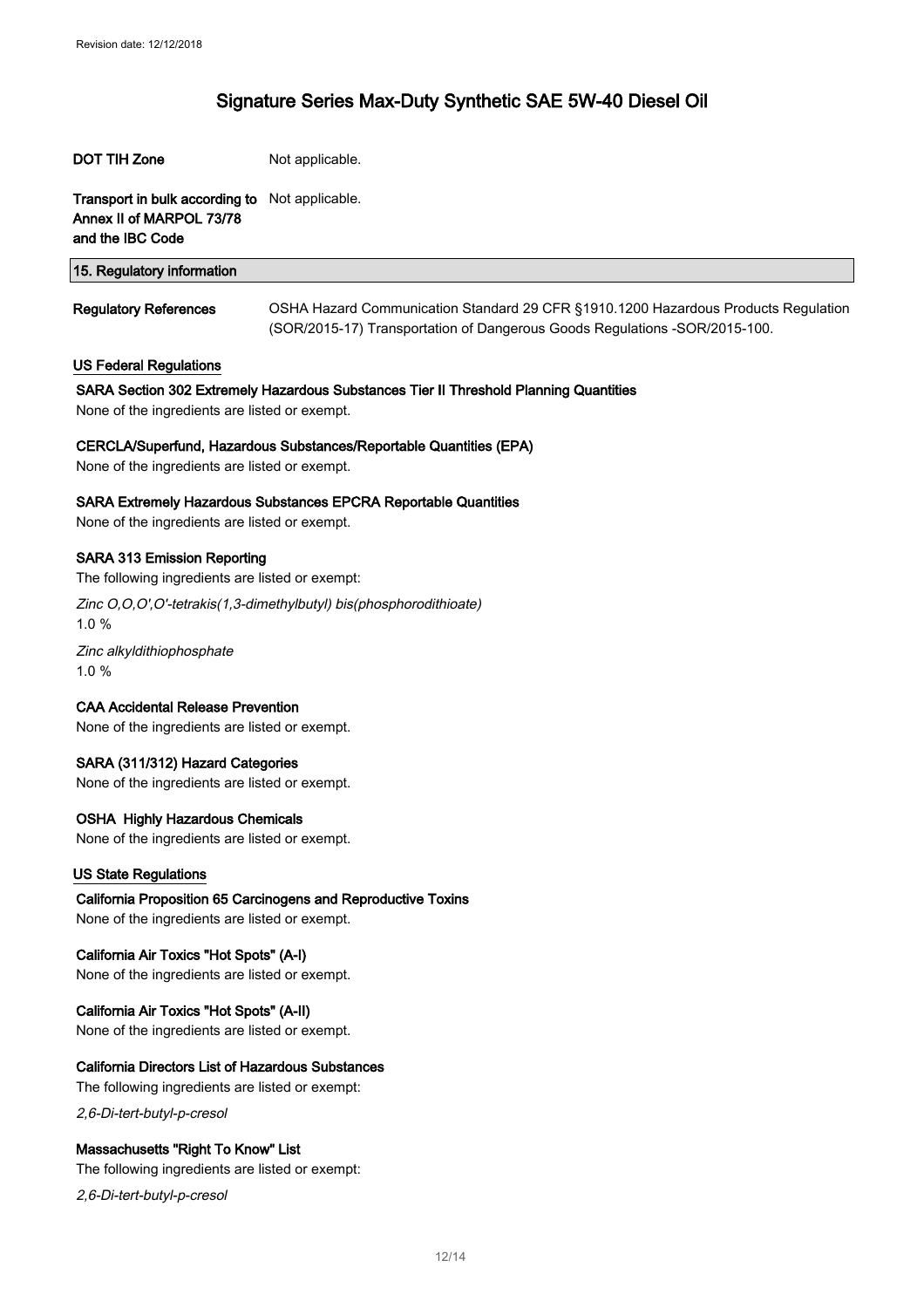Hydrogenated base oil

#### Rhode Island "Right To Know" List

The following ingredients are listed or exempt:

2,6-Di-tert-butyl-p-cresol

#### Minnesota "Right To Know" List

The following ingredients are listed or exempt:

2,6-Di-tert-butyl-p-cresol

#### New Jersey "Right To Know" List

The following ingredients are listed or exempt:

2,6-Di-tert-butyl-p-cresol

#### Pennsylvania "Right To Know" List

The following ingredients are listed or exempt:

2,6-Di-tert-butyl-p-cresol

#### Inventories

Canada - DSL/NDSL

All the ingredients are listed or exempt.

#### US - TSCA

All the ingredients are listed or exempt.

#### US - TSCA 12(b) Export Notification

None of the ingredients are listed or exempt.

### 16. Other information

| Abbreviations and acronyms<br>used in the safety data sheet | C.A.S. = Chemical Abstracts Service; E.C. No = European Commission number; GHS =<br>Globally Harmonised System; OSHA = Occupational Safety and Health Administration;<br>WHMIS = Workplace Hazardous Materials Information System; DOT = Department of<br>Transport; TDG = Transport of Dangerous Goods Regulations; IMDG = International Maritime<br>Dangerous Goods; IATA = International Air Transport Association; SARA = Superfund<br>Amendments and Reauthorization Act; CERCLA = Comprehensive Environmental; EPCRA =<br>Emergency Planning and Community Right-to-Know Act; TSCA = Toxic Substances Control<br>Act; LD/LC/EC = Lethal Dose, Lethal Concentration/Effect Concentration for 50% of<br>population; NOEC = No Overall Effect Concentration; NOEL = No Overall Effect Level;<br>REACH = Registration, Evaluation, Authorisation & Restriction of Chemicals; STOT-RE =<br>Single Target Organ Toxicity - Repeat Exposure; STOT-SE= Specific Target Organ Toxicity -<br>Single Exposure; PBT = Persistent, Bioaccumulative, Toxic; vPvB = Very Persistent, Very<br>Bioaccumulative. |
|-------------------------------------------------------------|------------------------------------------------------------------------------------------------------------------------------------------------------------------------------------------------------------------------------------------------------------------------------------------------------------------------------------------------------------------------------------------------------------------------------------------------------------------------------------------------------------------------------------------------------------------------------------------------------------------------------------------------------------------------------------------------------------------------------------------------------------------------------------------------------------------------------------------------------------------------------------------------------------------------------------------------------------------------------------------------------------------------------------------------------------------------------------------------------|
| Key literature references and<br>sources for data           | Source: European Chemicals Agency, http://echa.europa.eu/                                                                                                                                                                                                                                                                                                                                                                                                                                                                                                                                                                                                                                                                                                                                                                                                                                                                                                                                                                                                                                            |
| <b>Training advice</b>                                      | Read and follow manufacturer's recommendations. Only trained personnel should use this<br>material.                                                                                                                                                                                                                                                                                                                                                                                                                                                                                                                                                                                                                                                                                                                                                                                                                                                                                                                                                                                                  |
| <b>Revision comments</b>                                    | This is the first issue.                                                                                                                                                                                                                                                                                                                                                                                                                                                                                                                                                                                                                                                                                                                                                                                                                                                                                                                                                                                                                                                                             |
| <b>Revision date</b>                                        | 12/12/2018                                                                                                                                                                                                                                                                                                                                                                                                                                                                                                                                                                                                                                                                                                                                                                                                                                                                                                                                                                                                                                                                                           |
| SDS No.                                                     | 8351                                                                                                                                                                                                                                                                                                                                                                                                                                                                                                                                                                                                                                                                                                                                                                                                                                                                                                                                                                                                                                                                                                 |